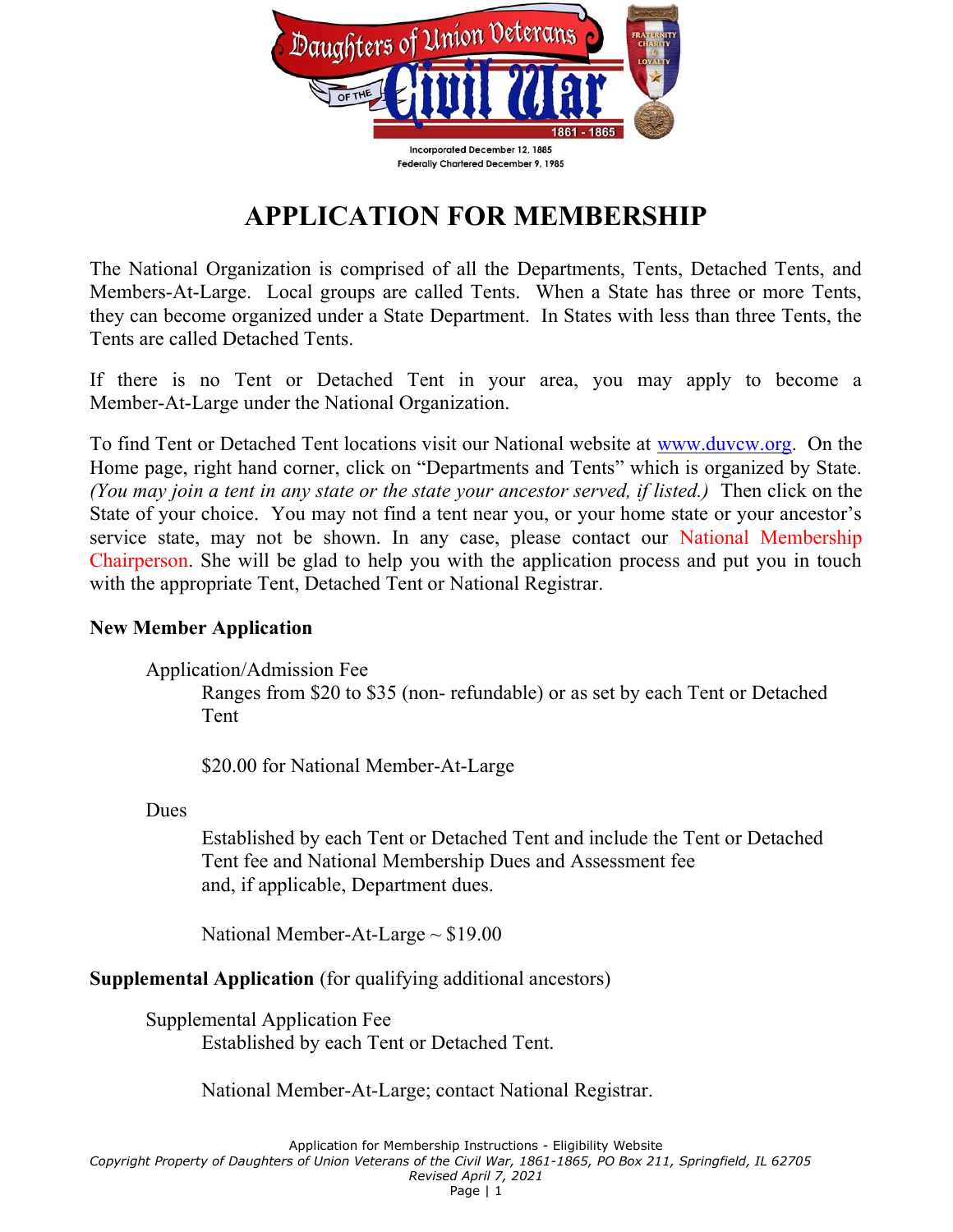## ELIGIBILITY

We take pride in providing the following information from our Bylaws in order that an applicant can be fully apprised regarding eligibility in the Daughters of the Union Veterans of the Civil War, 1861 – 1865.

## ARTCLE IV – MEMBERS

Section 1. Eligibility. Eligibility for membership in the Daughters of the Union Veterans of the Civil War, 1861 – 1865 is based on the eligibility as formerly required for membership in the Grand Army of the Republic which was as follows: Soldiers and Sailors of the U.S. Army, Navy or Marine Corps and Revenue Cutter Service who served between April 12, 1861 and April 9, 1865 in the war for the suppression of the Rebellion, and of such State regiments as were called into active service and subject to the orders of the United States General Officers, between the dates mentioned, and have been honorably discharged there from after such service, shall be eligible for membership in the Grand Army of the Republic. No person shall be eligible for membership who has at any time borne arms against the United States."

- A. Membership shall be limited to daughters, granddaughters or female lineal descendant of any generation thereafter of honorably discharged soldiers and sailors who served in the Union Army, Navy or Marine Corps and Revenue Cutter Service during the Rebellion of 1861 – 1865, and those who died or were killed while serving in the armed services of the Union between April 12, 1861 and April 9, 1865.
- B. Eligibility shall be through lineal descent only and this shall never be changed.
- C. Any lineal descendant applying for membership who has been dishonorably discharged from any of the United States Armed Forces will not be accepted into the Daughters of Union Veterans of the Civil War, 1861-1865.
- D. The minimum age for membership shall be eight years of age.
- E. The applicant's consideration for membership shall not be discriminated against on the basis of race, creed, religion, color, national origin, familial status or disability.

Section 2. Admissions. All applications for membership will include documentation for each generation linking the applicant and the ancestor. Photocopies may be used. Upon approval of the application, copies will be made of the application for the Tent, Department, and Registrar and mailed to the respective persons. Each applicant shall pay the admission fee.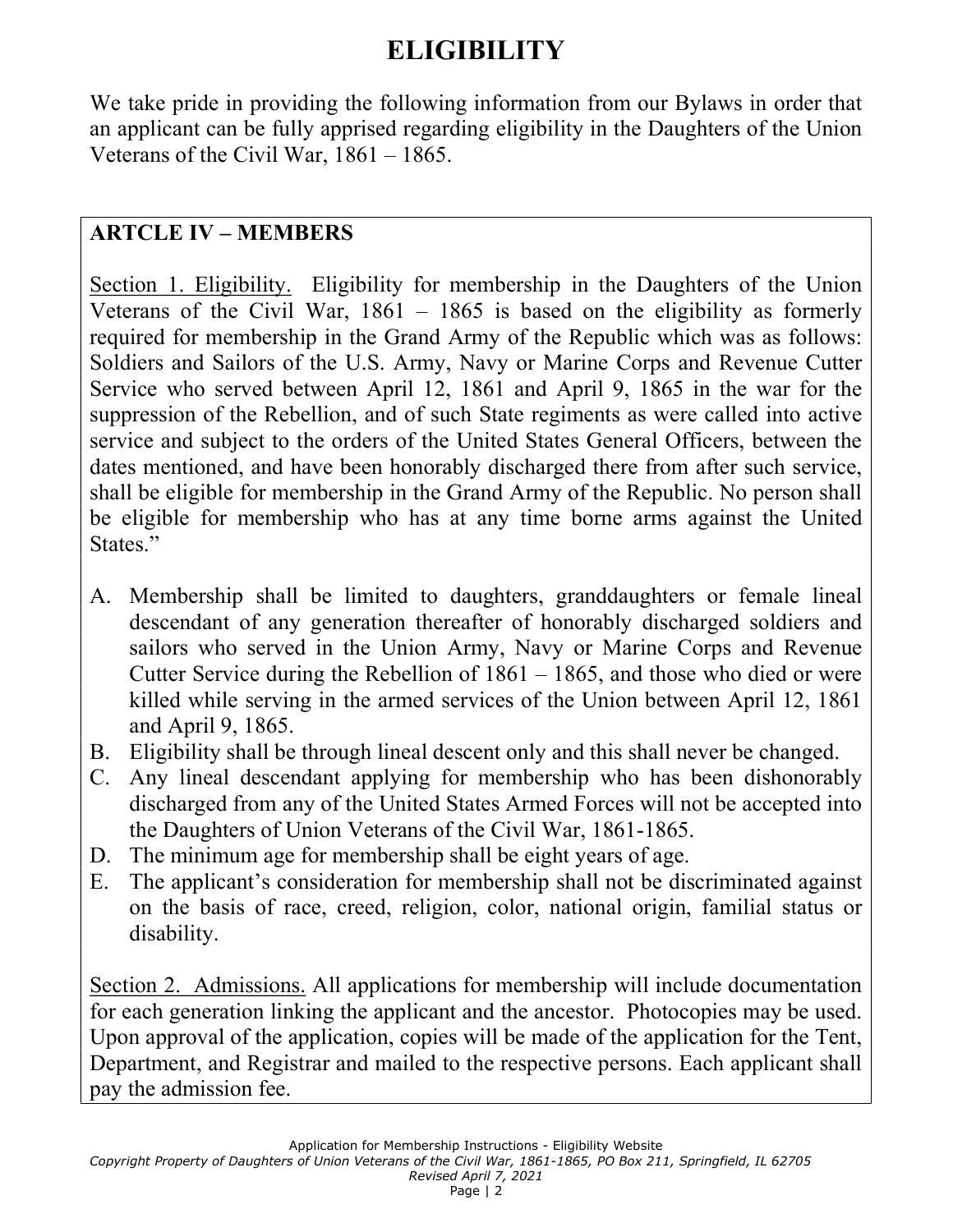## APPLICATION NOTES

### Printing the Application Form

The Applicant must complete the Application for Membership form in its entirely through the Civil War ancestor.

There are two (2) Application for Membership forms, both acceptable.

- Yellow Application for Membership form: A yellow or golden rod colored paper 11" x 17" half-fold, four (4) pages. The Application may be typed or handwritten in black ink.
- The second Application for Membership form is a fillable .pdf downloaded from www.duvcw.org. Four (4) pages, it must be printed on acid-free,  $8\frac{1}{2}$ " by 11" white paper at least 25% rag cotton. For example, Permalife 20 lb. Bond Paper.

# APPLICATION FOR MEMBERSHIP INSTRUCTIONS

There are two application forms provided: one for Tents and Detached Tents and one for Member-At-Large. The following information is to assist you in preparing your application(s) and to avoid delays. Failure to follow the instructions may result in the application being returned to the applicant for revision.

These instructions supersede all previous application instructions and should be strictly adhered to. You will need to do your own genealogy research for each generation back to your Civil War ancestor.

- 1. The application form(s) must be filled out completely through your Civil War ancestor. If the form is prepared by hand it must be printed in black ink.
- 2. You must include copies of authentic documentation for each generation group to prove eligibility. Undocumented accounts of town or county histories and family histories or genealogies, including transcribed text or indices, are not acceptable. Types of acceptable documentation are as follows: birth certificates or baptismal records showing the name of the parents; death certificates/records; certified copies of church or governmental records; marriage records; obituaries; census records; wills/pension records and/or probate records giving the name of children of the descendant by full name; court records in which the names of the parent and children are explicitly stated; Bible records, either certified transcripts or photocopies